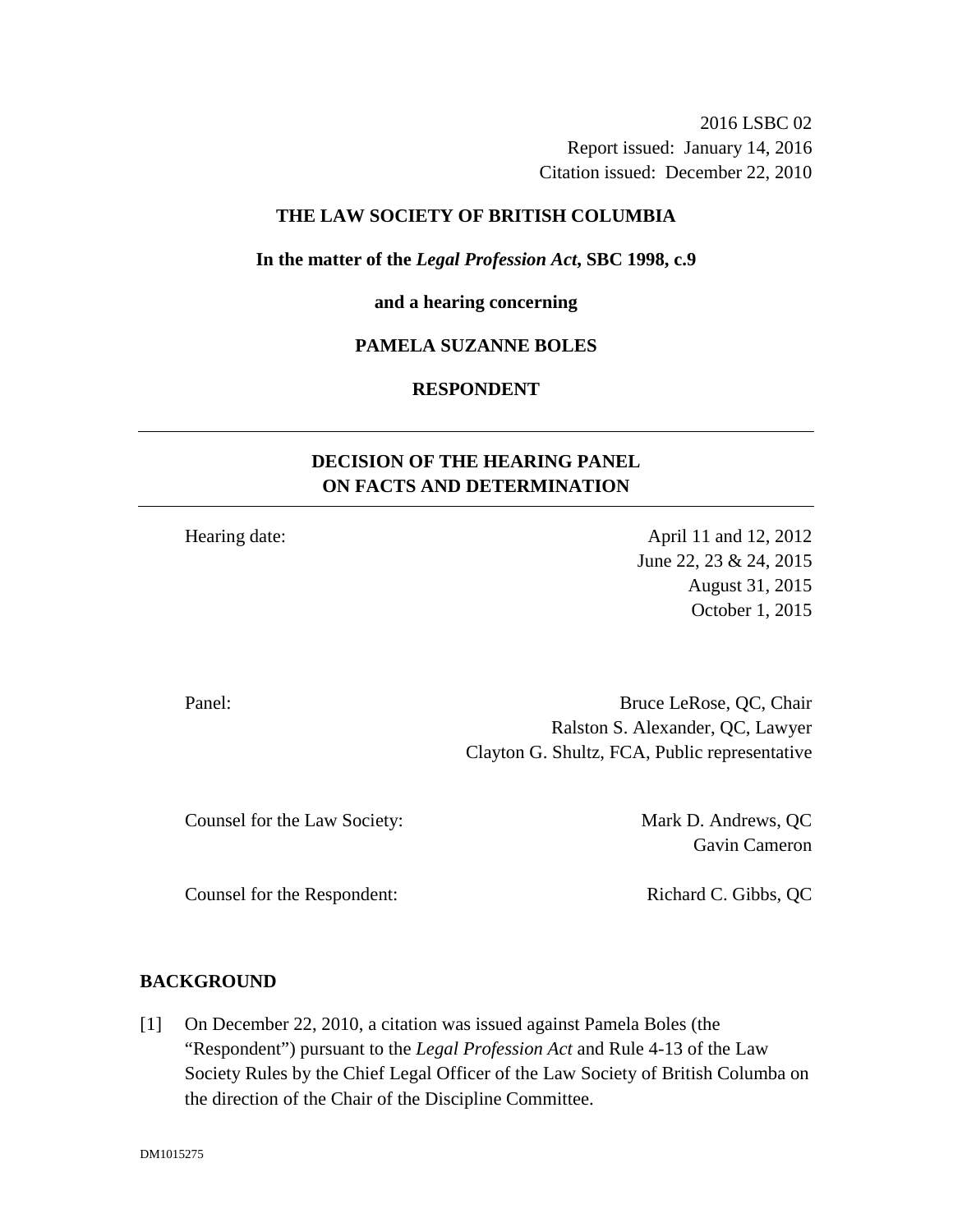- [2] An amended citation was issued on February 6, 2012 pursuant to Rule  $4-16.1(1)(a)$ following a pre-hearing conference held on February 1, 2012.
- [3] The amended citation directed that the Panel inquire into the Respondent's conduct as follows: (the sections underlined indicate amendments to the initial citation)
	- 1. Between 2004 and 2008 the following monetary judgments were entered against you or your law corporation Pamela S. Boles Law Corporation, which you or your law corporation failed to satisfy within seven days after the date of entry of each judgment. You failed to notify the Executive Director in writing of the circumstances of each judgment and your proposal for satisfying each judgment, contrary to Law Society Rule 3-44(1):
		- a. Certificate filed in the Federal Court of Canada on October 21, 2008 against you for \$16,348.77 plus interest.
		- b. Certificate filed in the Federal Court of Canada on January 9, 2008 against you for \$193,527.48 plus interest.
		- c. Certificate filed in the Federal Court of Canada on March 16, 2005 against you for \$157,019.45 plus interest.
		- d. Certificate filed in the Federal Court of Canada on August 6, 2004 against your law corporation for \$25,415.75 plus interest.
		- e. Certificate filed in the Federal Court of Canada on July 27, 2004 against your law corporation for \$48,005.06 plus interest.
		- f. Certificate filed in the Federal Court of Canada on April 20, 2004 against your law corporation for \$22,667.87 plus interest.
		- g. Certificate filed in the Federal Court of Canada on February 6, 2004 against you for \$9,371.91 plus interest.
		- h. Certificate filed in British Columbia Supreme Court on September 8, 2005 against your law corporation in regard to an obligation in default under the *Social Service Tax Act* in the amount of \$6,528.46.
		- i. Certificate filed in British Columbia Supreme Court on May 11,2005 against your law corporation in regard to an obligation in default under the *Social Service Tax Act* in the amount of \$9,152.04.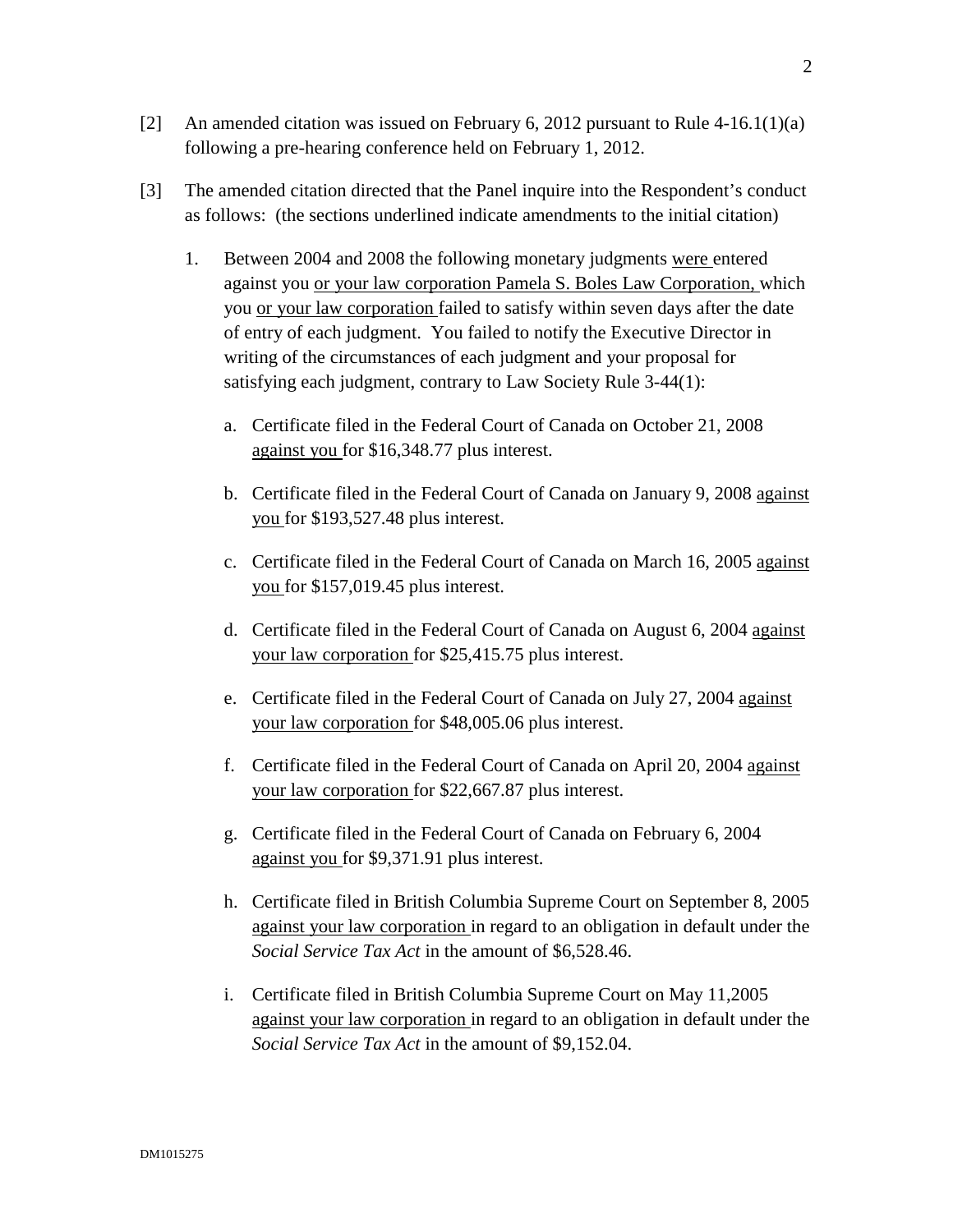- [4] By subsequent amendments in Law Society Rules since our initial hearing, Law Society Rule 3-44 has become Law Society Rule 3-50; to avoid confusion between our decisions in this matter we will refer to Rule 3-50 as Rule 3-44 except where the text of the Rule is reproduced at paragraph 46.
- [5] The Respondent acknowledged that the service of the citation complied with Rule 4-15 of the Law Society Rules.
- [6] Following the commencement of the initial hearing, in April 2012, counsel for the Law Society advised that certain matters had been agreed with counsel for the Respondent as follows:
	- 1. The Law Society would no longer pursue sub-paragraphs a, b, d, f, and i of the amended citation;
	- 2. The Respondent admitted that sub-paragraphs e, g and h of the amended citation were proven and were admitted to be breaches of Rule 3-44;
	- 3. The Respondent admitted that the essential ingredients of sub-paragraph c of the amended citation had been made out but reserved the entitlement to argue that the circumstances did not amount to a breach of Rule 3-44.
- [7] At the conclusion of the initial hearing (April 2012), the Panel found the Respondent guilty of professional misconduct. Written reasons (herein called the "Initial Reasons") were published (2012 LSBC 21).
- [8] The Panel was petitioned to re-open the hearing on the basis that the agreement made between the Respondent and the Law Society (referenced above, in part) had provided unintended consequences. The agreement included additional characteristics as follows. Counsel for the parties agreed that the Respondent's delay in reporting the various certificates that are the subject of the citation was not to be attributed to any "deliberation or intended obstruction on the part of the Respondent." The agreement further clarified, "If it is intended to go into suggestions of deliberate or intentional interference with Law Society functioning, then we (the Respondent's legal "team") would feel compelled to explore the issues more fully, and/or call rebuttal evidence." With this clear understanding in place, the Respondent called no evidence at the initial hearing.
- [9] For her part of the agreement, the Respondent provided the factual admissions described above (paragraph 6).
- [10] The Panel was not advised of the "no intention" aspect of the agreement.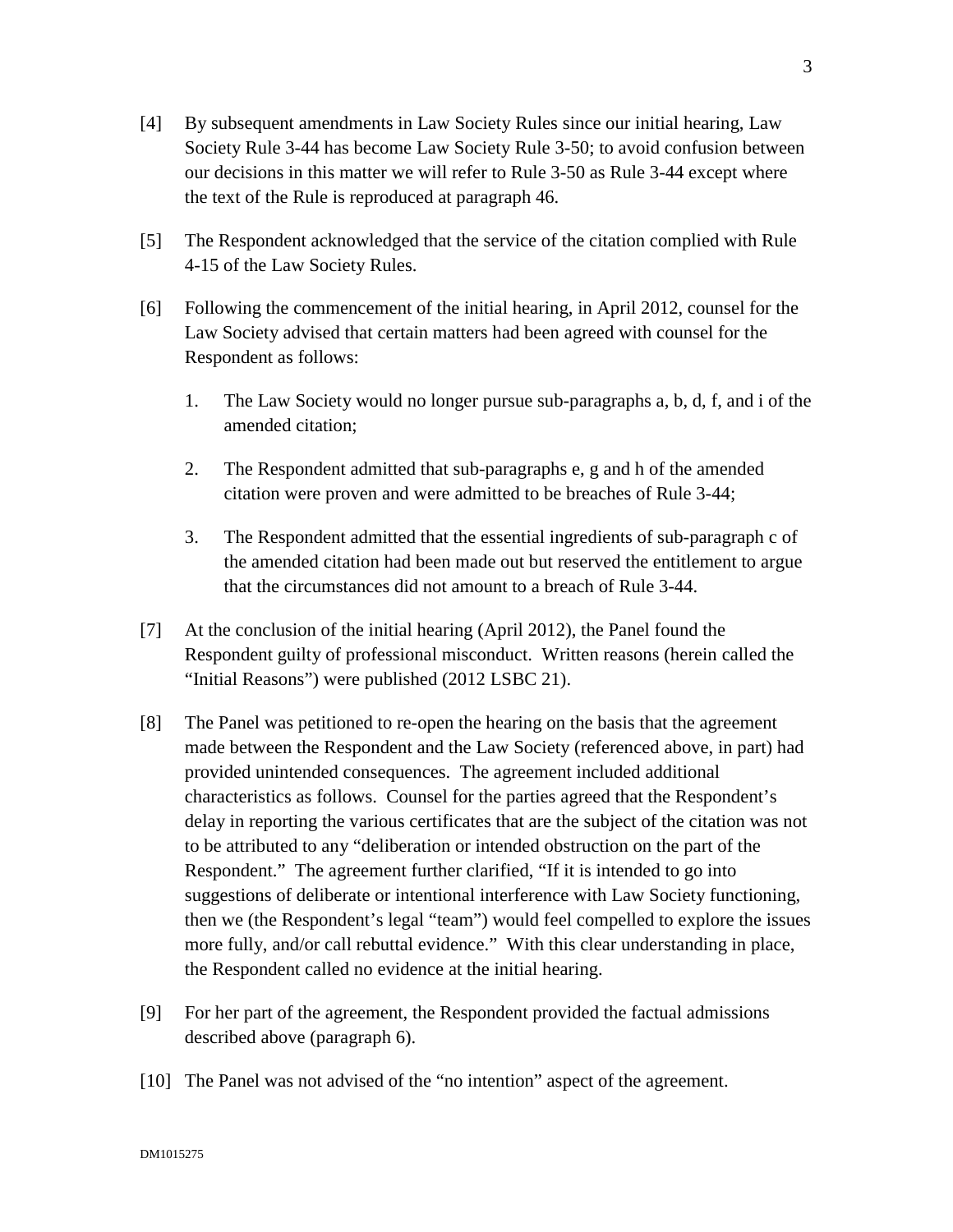[11] In his submissions, counsel for the Law Society urged a finding of professional misconduct in the following terms:

> But for the reasons set out above, including the duration, gravity and harm resulting and the presence of *mala fides*, or alternatively wilful blindness, the Law Society respectfully submits that the conduct be characterized as professional misconduct in respect of all or some of the contraventions.

- [12] The Panel accepted the submission and made the finding of professional misconduct indicated above. In particular, the Panel determined in its decision that the Respondent had not reported the existence of the certificates to the Law Society because she was motivated by secrecy and that her breaches of the reporting requirements were intentional and motivated by an intention to mislead and deceive.
- [13] New counsel for both parties presented a joint submission that, in light of the agreement made and the fact that the Panel had not been advised of the agreement, procedural fairness required that the proceedings be re-opened to permit the Respondent an opportunity to testify to respond to the improper motives attributed to her by discipline counsel and the adverse finding of the Panel on the issue of her intention to mislead the Law Society.
- [14] The Panel agreed to re-open the hearing to permit the additional evidence and related argument to be presented.

# **FACTS**

[15] In our Initial Reasons, we described the following facts and some of our findings in respect of these facts. We repeat components of those determinations here to provide a context for what follows.

#### **Citation sub-paragraph (c):**

[16] Ms. Boles did not file income tax returns for the taxation years 2001, 2002 and 2003. As a result of the failure to file such returns, Canada Revenue Agency ("CRA") issued an arbitrary assessment of income earned by Ms. Boles for those years. Following Ms. Boles' failure to pay the amount owing by the arbitrary assessment, CRA issued a certificate under the *Income Tax Act* for \$157,019.45 and, on April 1, 2005, registered it against title to land owned by Ms. Boles.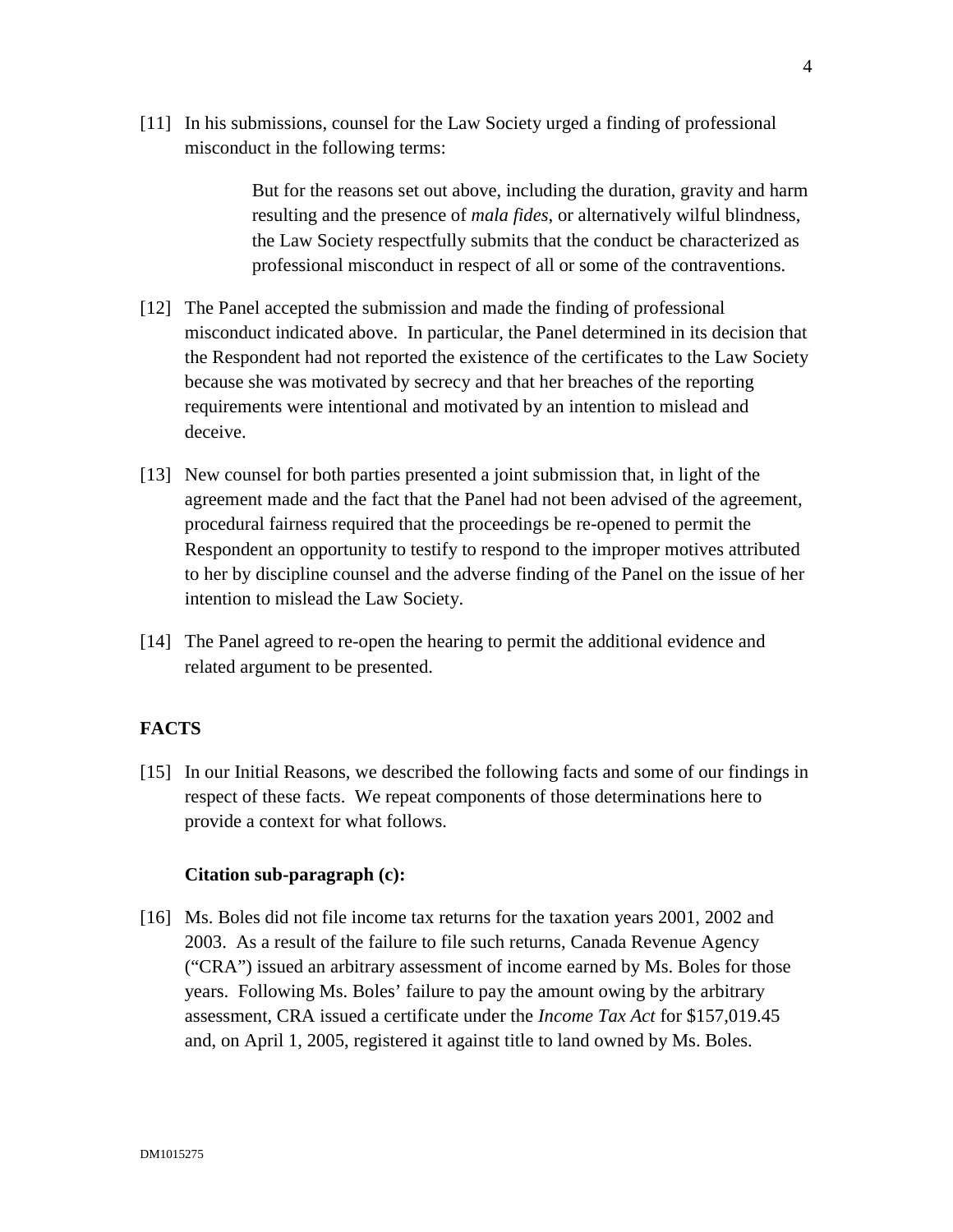- [17] This obligation was fully paid to CRA on April 28, 2005 from proceeds of the sale of one of the properties owned by Ms. Boles. The time between the registration of the certificate and its payment is 28 days.
- [18] In our Initial Reasons, we found that Ms. Boles became aware of the certificate on or about April 19, 2005, nine days before it was paid. The new evidence adduced did not change our view of this finding.

# **Citation sub-paragraph (e):**

- [19] As a result of non-payment by Pamela S. Boles Law Corporation of Goods and Services Tax (GST) owing on legal fees and disbursements charged to clients by that law corporation, CRA issued a certificate under the *Excise Tax Act (Canada)* for \$48,005.06 on July 27, 2004.
- [20] This debt was likely paid by counsel to the Law Corporation with a payment made to CRA on August 15, 2005. The uncertainty on this issue is that the payment made to CRA was in the nature of an "on account" payment and, by a consideration of amounts owing and paid to that date, it is "likely" that this GST debt was paid on that date. Further to this issue is the fact that the letter enclosing payment required (by an undertaking) that the payment be applied to the GST debt. Other crown debts existed at the time. The payment was made 384 days after the issuance of the certificate.
- [21] In our Initial Reasons, we found that Ms. Boles became aware of the certificate in December 2004. The new evidence adduced at the re-opened hearing does not support this finding. The new evidence establishes that the Respondent became aware of this certificate on April 19, 2005, still a period of four months before it was paid.

#### **Citation sub-paragraph (g):**

- [22] As a result of non-payment by Ms. Boles of income taxes assessed as owing by her, CRA issued a certificate under the *Income Tax Act* for \$9,371.91 on February 6, 2004. That certificate was registered on February 19, 2004 against title to land owned by Ms. Boles.
- [23] This debt was fully paid to CRA on April 28, 2005 from proceeds of the sale of one of the properties owned by Ms. Boles. The payment was made 402 days after the registration of the certificate.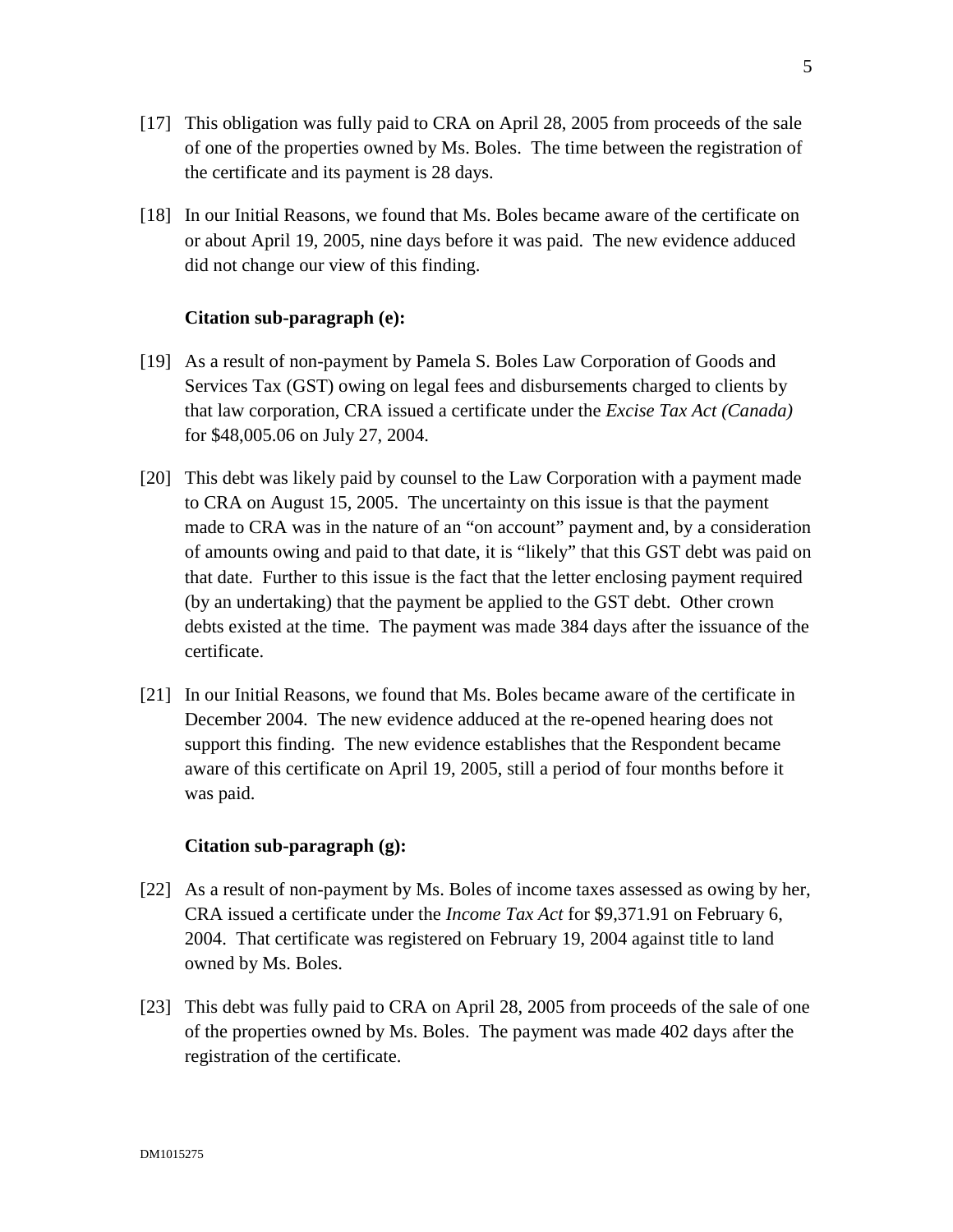- [24] In our Initial Reasons, we found that Ms. Boles became aware of the certificate in March of 2004. In her evidence in the re-opened hearing, Ms. Boles took exception with this finding by the Panel and testified that she did not become aware of this certificate until April of 2005.
- [25] In our Initial Reasons we analyzed the factual circumstances by which Ms. Boles' lawyer representing her in a mortgage refinancing transaction of various debts testified that he became aware of the certificate on March 2, 2004. With this testimony he corrected an earlier written response provided to Law Society counsel where he noted that he became aware of this certificate on April 18, 2005. In that analysis we had determined that on the balance of probabilities, her lawyer, who we found to be a careful and conscientious practitioner, would have advised Ms. Boles of the discovery of this certificate within days of his learning of its existence.
- [26] The new evidence of Ms. Boles on this issue must be considered in the context of her general disclaimer provided to the Law Society in her letter of February 29, 2012 where she wrote that she was reconstructing matters and that she had little recollection of the material events as they happened so long ago. She added:

Because the events involved in this file occurred anywhere from, say, 8 to 3 years ago, I mistrust my memory as to what I knew and when I knew it and have sought to rely on documents whenever possible. Since September 2011 I have sought copies of my files from Canada Revenue Agency without any resulting production to date. As a result, I have had to reply to [counsel] from my own copies of documents and those documents are not complete or well organized.

[27] We are not persuaded that our initial finding on this issue was inaccurate, and we confirm that we find Ms. Boles became aware of this certificate in March of 2004, at least one year before it was repaid.

#### **Citation sub-paragraph (h)**

[28] As a result of non-payment by Pamela S. Boles Law Corporation of Social Service Tax owing on legal fees and disbursements charged to clients by that law corporation, the Province of British Columbia issued a certificate under the *Social Service Tax Act* in the amount of \$6,528.46 on September 2, 2005. That certificate was entered by the Supreme Court of British Columbia on September 8, 2005 and a Writ of Seizure and Sale was issued by that Court on the same day.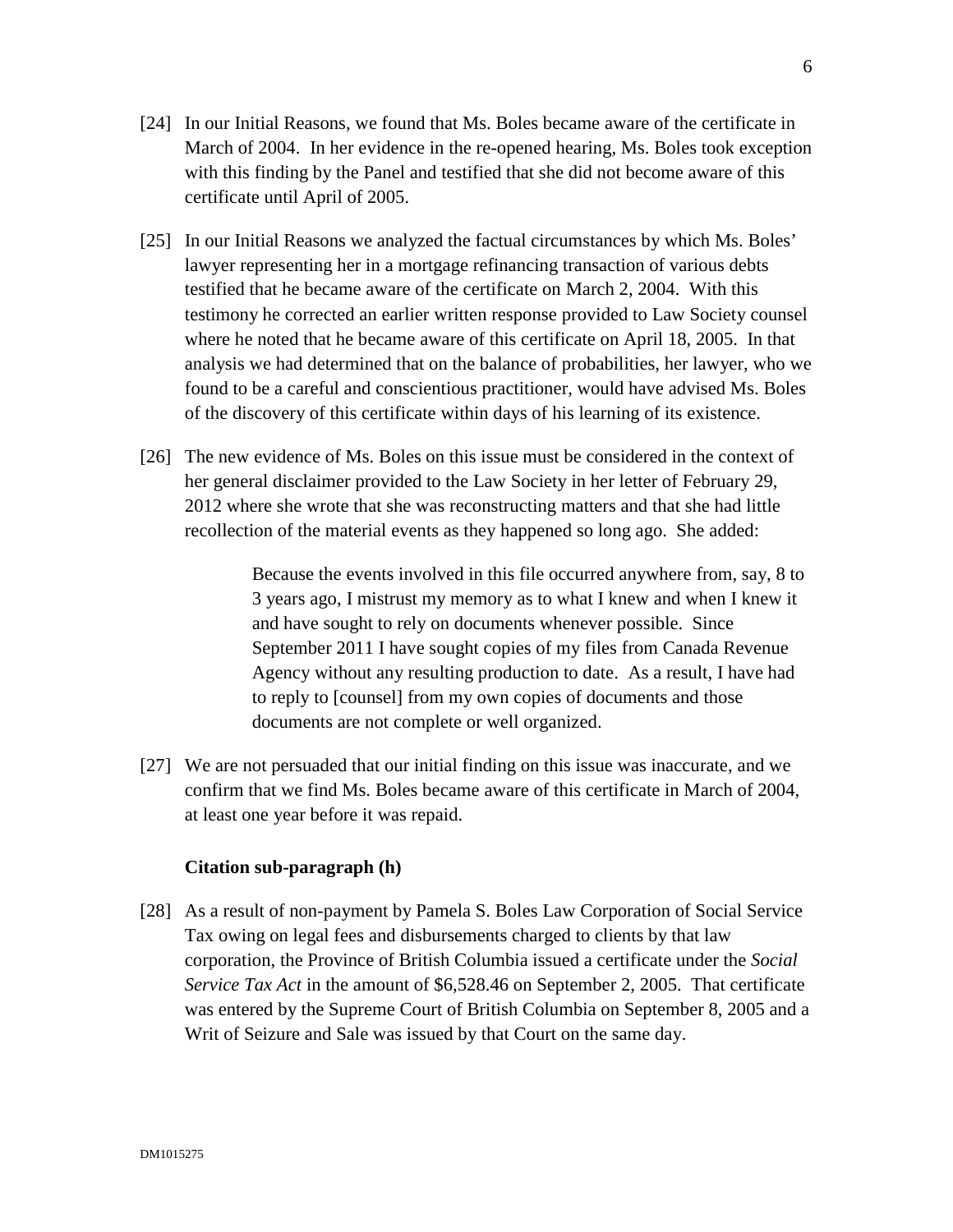- [29] The Writ of Seizure and Sale was returned by West Coast Court Bailiffs Inc. as fully paid in the amount of \$6,829.61 on October 19, 2005. The payment was made 41 days after the entry of the certificate.
- [30] The date upon which Ms. Boles became aware of this certificate is uncertain. In her response to the Law Society on this subject she wrote "I do not know when I was served with that certificate but I expect that I inadvertently breached Rule 3- 44(1) in respect of it."

# **ADDITIONAL EVIDENCE ADDUCED IN THE RE-OPENED HEARING**

- [31] The Respondent testified that, at the time that the certificates were issued, her financial affairs were in disarray. She was practising as a sole practitioner, and from sometime in 1997, the accountant she had working for her developed an increasingly neglectful approach to the Respondent's record keeping requirements. The situation worsened over the next two years, and ultimately she was required to change accountants. She had considerable difficulty recovering her records from the non-functioning accountant, and only after threatening civil action did she receive some (less than half) of her financial records for the years 1998, 1999 and 2000.
- [32] These events signalled the beginning of the end. Her new accountant refiled the 1998 return and made some filings based upon incomplete information (records missing) for 1999 and 2000. It appears that the trauma of this time period had a dramatic effect upon the Respondent and her financial compliance regime fell completely apart. In her words, it was "a disaster."
- [33] No income tax returns were filed during the ensuing three years. No money was paid to CRA on account of the accruing income tax liability.
- [34] In addition, during this period of time, the Respondent became embroiled in civil litigation involving her mother and other family, and in that proceeding, she was found to have obtained a fraudulent preference in respect of some security taken for monies advanced by her in support of her mother in that litigation. A judgment was entered against her that was neither reported nor paid within the time limit imposed by Rule 3-44.
- [35] A Law Society citation issued for that circumstance and the Respondent received a reprimand following a hearing.
- [36] At this same time the Respondent was neglecting other financial obligations of her practice. She was not compliant with her obligations to file employee deductions,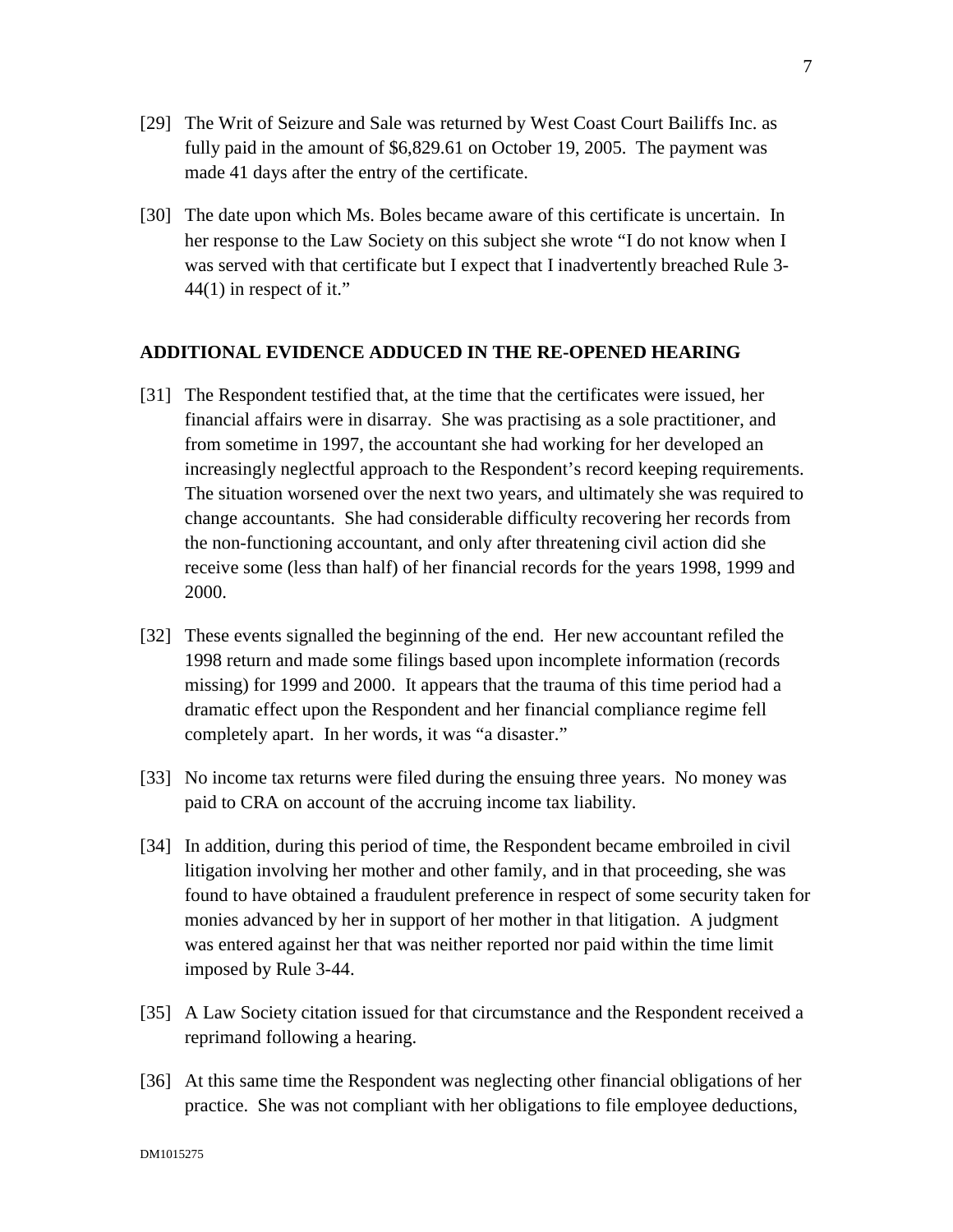Employment Insurance contributions, GST, Canada Pension contributions and Social Service tax (Provincial Sales tax) on her legal fees.

- [37] In her evidence, the Respondent described her state of mind during these turbulent times as increasingly "frozen." The overwhelming pressure of the accumulating financial and CRA compliance burdens caused her to essentially "seize up" and become unable to address any of the financial requirements of the day-to-day administration of the law practice. The neglected financial reporting included filings required of her law corporation.
- [38] The neglected matters came to a crisis point in 2004. In the absence of income tax returns from the Respondent, CRA assessed tax on the basis of "arbitrary assessments." The CRA collections officer imposed a 90-day deadline to file the returns and advised that, if the returns were not filed, judgment would be entered on the imputed tax calculation. If the returns *had* been filed CRA would have assessed on the basis of the filing, possibly followed by an audit.
- [39] When it became evident that the missing returns, though in preparation, could not be filed within the 90-day limit, an alternative strategy was counselled by the new accountant. A "Notice of Objection" was filed with CRA. This filing is supposed to suspend all collection proceedings until the Notice of Objection is resolved by a hearing officer.
- [40] For reasons not clear to the Panel, this filing did not have the desired effect, and a certificate was filed in respect of the unpaid tax on the imputed income. This certificate was filed against the property of the Respondent just prior to the closing date of the sale of the one property designated by the Respondent to produce funds to retire most, if not all, of the outstanding indebtedness.
- [41] It was the notice of this filing, believed by the Respondent to be contrary to the protection afforded by the Notice of Objection, that caused the outrage described by her lawyer and that the Panel found incredible in our Initial Reasons. With the new evidence regarding the Notice of Objection, we find the reaction of the Respondent to the news of the filing of the certificate to be understandable.
- [42] Other financial difficulties were extant at the same or nearly the same time. The Panel heard evidence of 15 writs of execution that were served upon the law practice of the Respondent or her law corporation. These writs spanned a period of time from April 2004 to September 2005. The Respondent testified that the majority of these writs were paid upon presentation.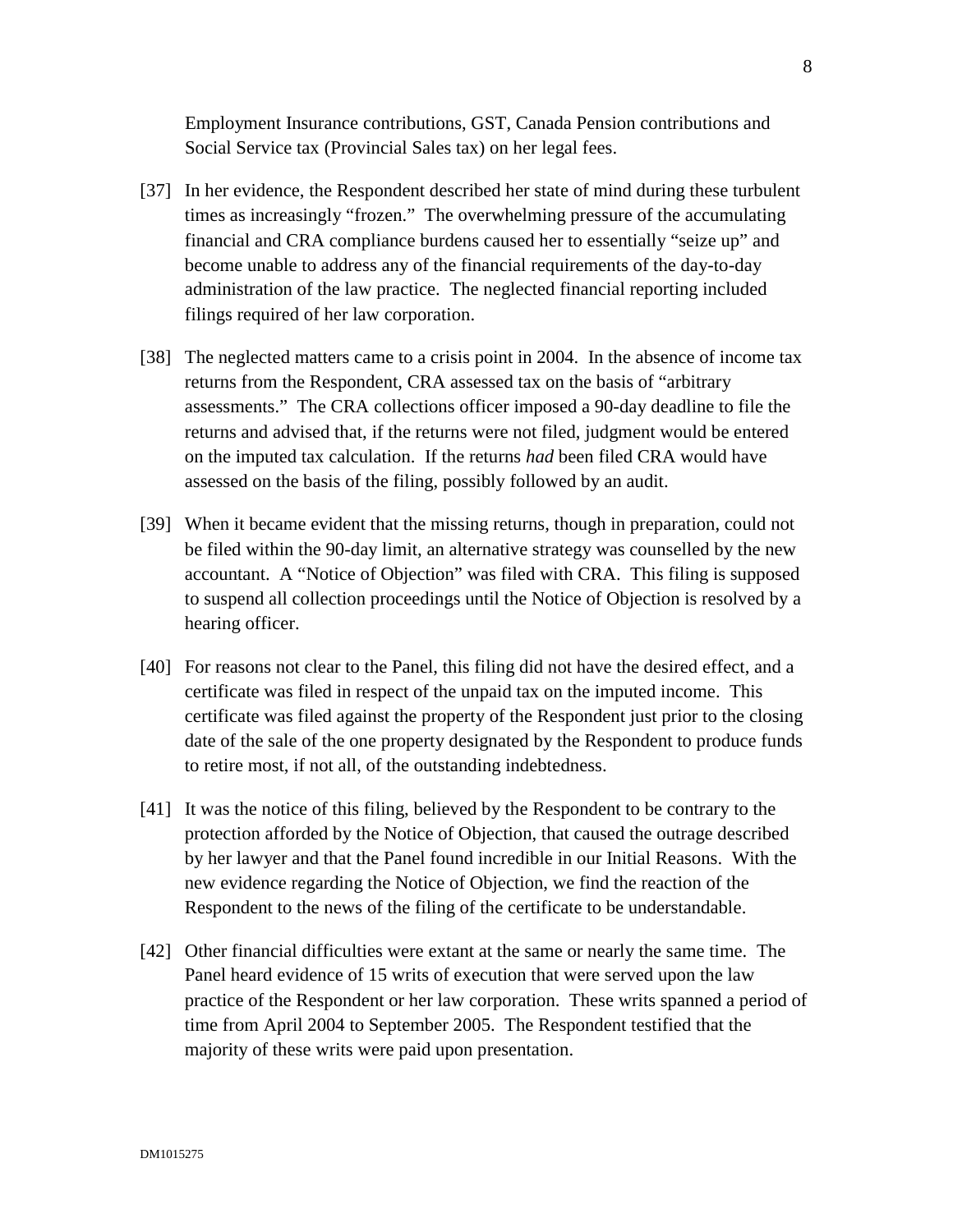- [43] Evidence was led by the Respondent with respect to the content of her required practice reports provided to the Law Society to cover the years from 2005 through 2008. Each of these reports acknowledged that the Respondent had issued general account cheques that had been dishonoured when presented for payment. For 2005, 26 dishonoured cheques, for 2006, 18 dishonoured cheques, for 2007, eight dishonoured cheques, and for 2008, 16 dishonoured cheques or failed automatic withdrawals. The reports indicated for each year, except 2008, that the dishonoured cheques had all been replaced. It is presumed that the 2008 dishonoured cheques were also replaced.
- [44] It appears to the Panel that this evidence was provided for two reasons. First, to meet and negate any suggestion of secrecy surrounding the difficult financial circumstances facing the practice of the Respondent. It was argued that, if secrecy on this issue was the objective, this evidence of systemic general account cheque failures would not have been volunteered to the Law Society with the annual report filings.
- [45] Secondly, it appears that the evidence was offered to suggest that one of the consequences of the non-reporting of the certificates was less significant than argued by the Law Society. It was argued at the first hearing that the Respondent's failure to report the certificates deprived the Law Society of its opportunity to launch an immediate investigation into the extent to which the unsupervised continuing practice of the Respondent constituted a financial risk to the public. This evidence, it was argued, demonstrated that the Law Society was aware of the precarious nature of the Respondent's practice (26 dishonoured general cheques in a single year), and yet the Law Society did nothing to inquire further or send an auditor.
- [46] The Respondent testified that she was not aware of the change to Rule 3-44 that occurred in December 2003. That change added the words "any certificate, final order or other requirement under a statute that requires payment of any money to any party." to the Rule. Rule 3-44 (now Rule 3-50) provides as follows:

#### **Failure to satisfy judgment**

- **3-50** (1) A lawyer against whom a monetary judgment is entered and who does not satisfy the judgment within 7 days after the date of entry must immediately notify the Executive Director in writing of
	- (a) the circumstances of the judgment, including whether the judgment creditor is a client or former client of the lawyer, and
	- (b) his or her proposal for satisfying the judgment.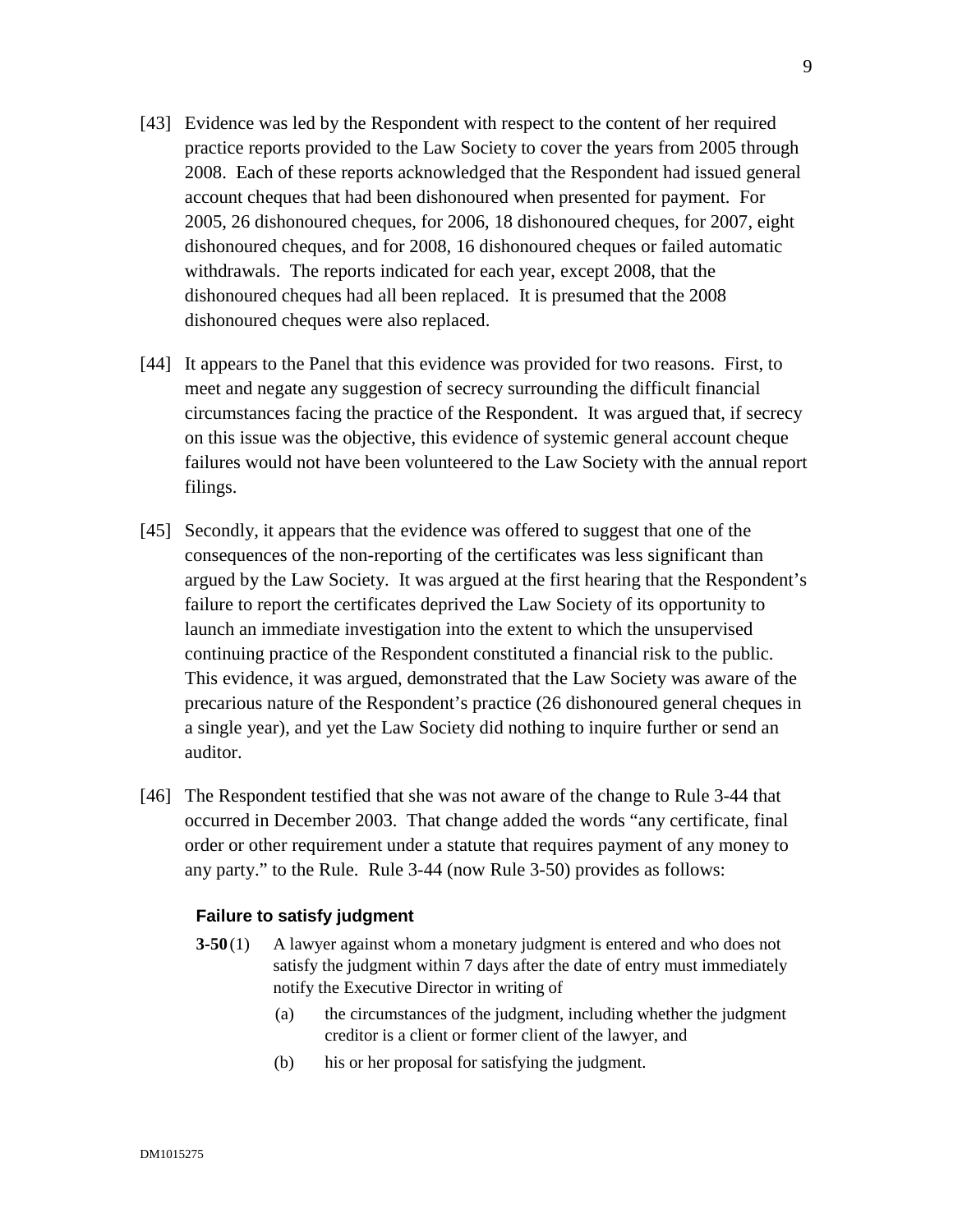- (2) Subrule (1) applies whether or not any party has commenced an appeal from the judgment.
- (3) If a lawyer fails to deliver a proposal under subrule (1) (b) that is adequate in the discretion of the Executive Director, the Executive Director may refer the matter to the Discipline Committee or the chair of the Discipline Committee.
- [47] The Respondent admitted that she did not report any of the filed certificates to the Law Society at any time. It was her evidence that, until she received a letter from the Law Society on January 22, 2009, she was not aware that the various certificates described in the citation met the language of Rule 3-44 and were required to be satisfied or reported within seven days of filing.
- [48] The Respondent testified that she had resolved to clean up the mess and was working to that end. Though the revenue property had been purchased and renovated as a component of a longer term retirement strategy, she had resolved to sell it to generate money for CRA. Market conditions were not favourable, and the sale took much longer to accomplish than anticipated.
- [49] The Respondent's husband testified at the re-opened hearing. His evidence was essentially provided to corroborate the evidence of the Respondent, though in some less material respects he did not do so. He also was clear that there were characteristics of the financial affairs of his wife and her law practice about which he had not been fully informed, if at all. He is also a lawyer, and it was his evidence that he also did not appreciate that the various certificates issued as described in the citation amounted to judgments that needed to be reported to the Law Society if not paid within seven days.

# **RESPONDENT'S SUBMISSIONS**

- [50] The Respondent admits a breach of Rule 3-44 in respect of citation sub-paragraphs (e), (g) and (h) but argues that these breaches are mere breaches of the Rules and that they do not amount to professional misconduct.
- [51] With respect to citation sub-paragraph (c), the Respondent argued at the initial hearing that she is not in breach of the Rule and offered two reasons for her belief in that regard. The Panel considered and rejected the argument in our initial reasons and nothing emerged in the re-opened hearing to change our position on this issue.
- [52] Generally, the Respondent argues that the Law Society, despite an extensive and comprehensive cross-examination on the subject, has not argued that the Respondent had subjective knowledge of the reporting requirements of Rule 3-44.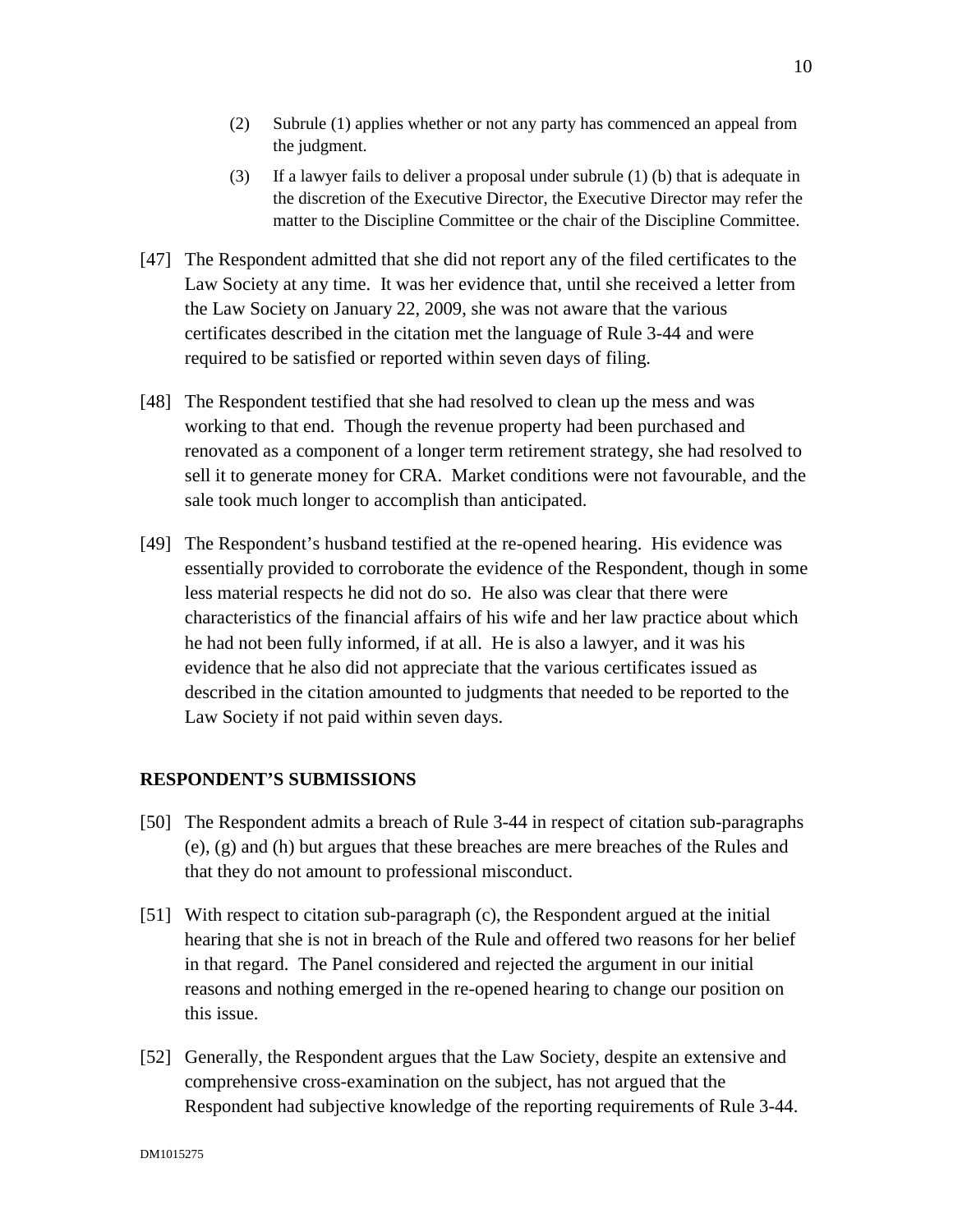To the contrary says the Respondent, the Law Society has accepted that the Respondent did not know that she was required to report the various certificates as falling within the ambit of Rule 3-44. Instead, argues the Respondent, the Law Society is seeking to find a new basis upon which to base a finding of professional misconduct. This new foundation for professional misconduct is that the Respondent *should* have known of the Rule, and that her failure to do so amounts to professional misconduct.

# **LAW SOCIETY SUBMISSION**

- [53] The submission of the Law Society is built upon the fact of the long-standing chaos in the financial circumstances of the Respondent, both in her private financial affairs and in her law practice. To this ten-year history of precarious financial brinksmanship, the Law Society adds the history of the previous successful citation issued against the Respondent for her earlier failure to report a judgment as required by Rule 3-44.
- [54] The Law Society borrows from the language of the *Martin* decision (*Law Society of BC v. Martin*, 2005 LSBC 16) to argue that, in the combined circumstances described, it was gross culpable neglect on the part of the Respondent to not familiarize herself with the financial responsibility rules and particularly the reporting requirements of Rule 3-44. In the result of that neglect, the Respondent demonstrated a marked departure from the conduct required of members of the Law Society and a finding of professional misconduct is made out.

## **FINDINGS OF FACT**

- [55] Following three days of additional evidence, including testimony from the Respondent and her husband, both of whom were subject to effective and intense cross-examination, we make the following factual determinations that are material to our decision:
	- (a) neither the Respondent nor her husband were aware that certificates filed against real property interests were required to be reported as "judgments" by Rule 3-44; and
	- (b) the financial affairs of the Respondent and her law practice for the period of time from at least 2000 to 2006 were in abject and abiding disarray.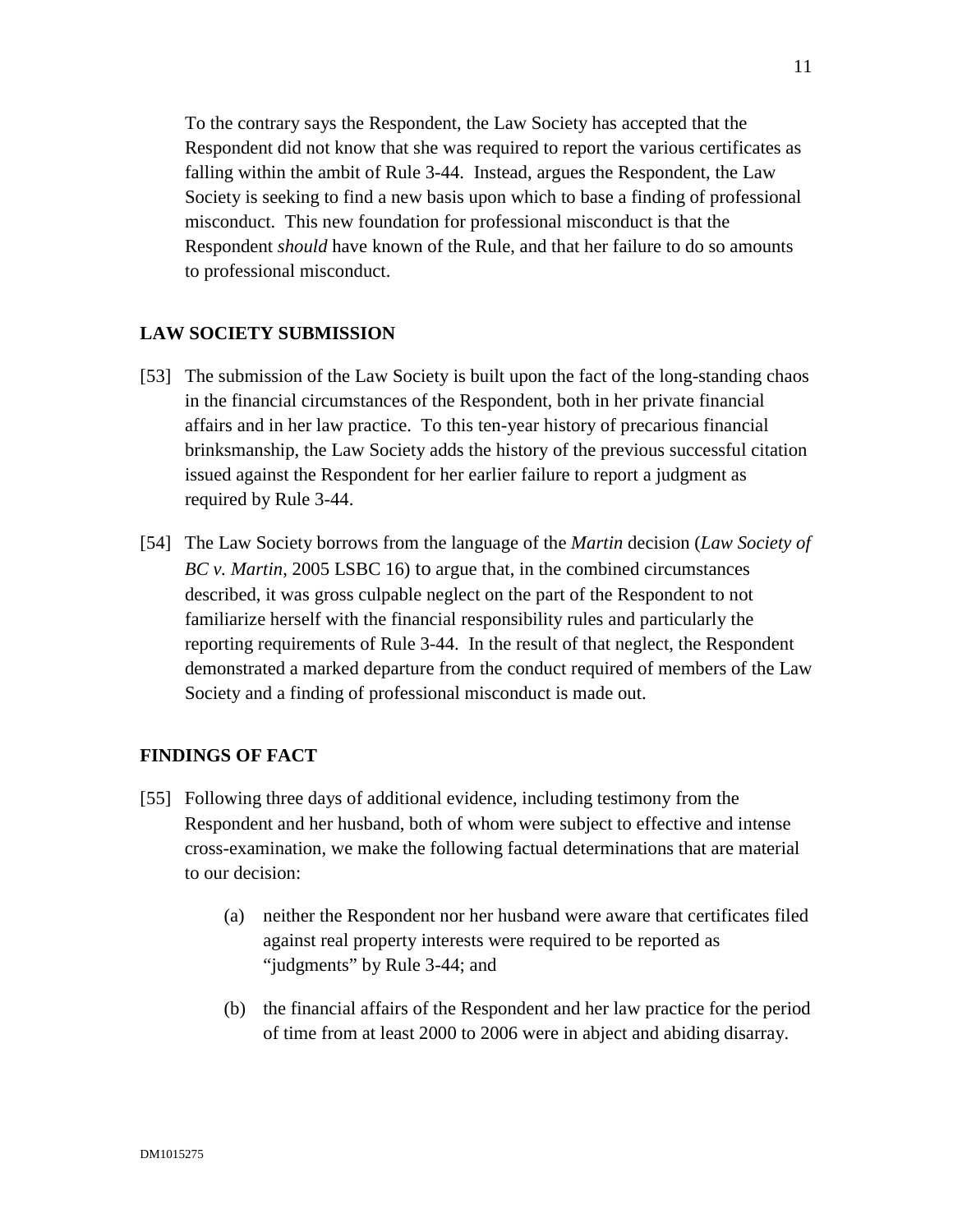#### **ISSUE AND ANALYSIS**

- [56] Section 38(4) of the *Legal Profession Act* states:
	- (4) After a hearing, a panel must do one of the following:
		- (a) dismiss the citation;
		- (b) determine that the respondent has committed one or more of the following:
			- (i) professional misconduct;
			- (ii) conduct unbecoming a lawyer;
			- (iii) a breach of this Act or the rules;
			- (iv) incompetent performance of duties undertaken in the capacity of a lawyer;
			- (v) if the respondent is not a member, conduct that would, if the respondent were a member, constitute professional misconduct, conduct unbecoming a lawyer, or a breach of this Act or the rules.
- [57] It is for us to decide whether the additional evidence adduced and the further arguments advanced still support the finding of professional misconduct we found in our Initial Reasons. That is, does the conduct of the Respondent as clarified by the additional evidence before us still reach the threshold of professional misconduct as set out in s.  $38(4)(b)(i)$  or are we now of the view that the Respondent is instead guilty of the lesser issue of a simple breach of the Rules.
- [58] We reiterate our belief that the burden of proof rests entirely upon the Law Society with an obligation to prove the allegations on a balance of probabilities with evidence that is sufficiently clear, convincing and cogent to satisfy the balance of probabilities test.
- [59] We next consider what it is that constitutes professional misconduct as that expression is found at section 38(4)(b)(i) of the *Legal Profession Act*, SBC 1998, c.9.
- [60] We believe it is now well established that the decision of the Benchers in *Martin* has established that the test for professional misconduct is:

... whether the facts as made out disclose a marked departure from that conduct the Law Society expects of its members; if so, it is professional misconduct.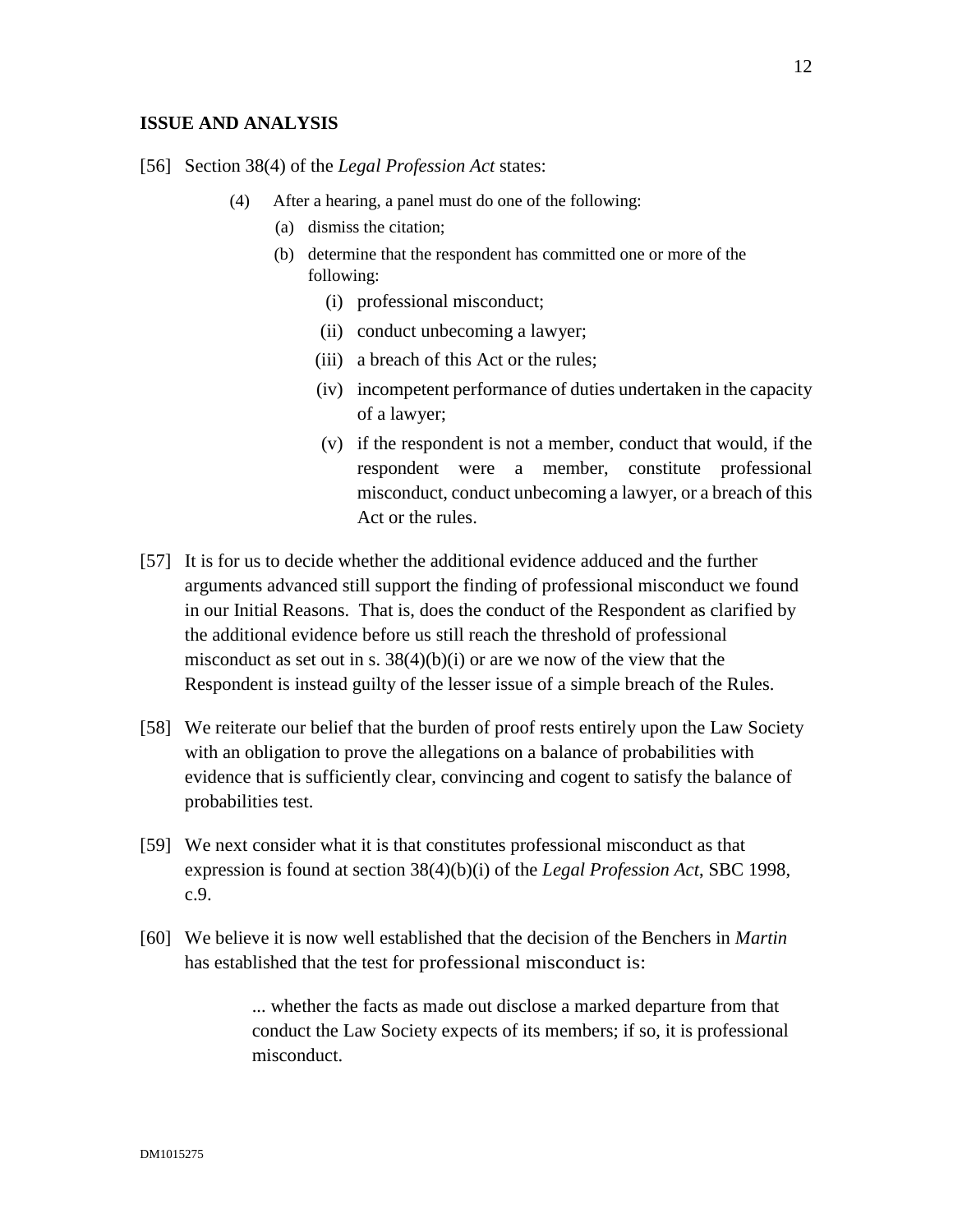[61] The Panel must analyze the distinction between professional misconduct and a breach of the Rules. In that analysis we are assisted by the decision of a panel in the case of *Law Society of BC v. Lyons*, 2008 LSBC 09. The panel observed at para. [32] that:

> A breach of the rules does not, in itself, constitute professional misconduct. A breach of the *Act* or the Rules that constitutes a "Rules breach", rather than professional misconduct, is one where the conduct, while not resulting in any loss to a client or done with any dishonest intent, is not an insignificant breach of the Rules and arises from the respondent paying little attention to the administrative side of practice (*Law Society of BC v. Smith*, 2004 LSBC 29).

[62] The *Lyons* Panel also noted:

In determining whether a particular set of facts constitutes professional misconduct or, alternatively, a breach of the *Act* or Rules, panels must give weight to a number of factors, including the gravity of the misconduct, its duration, the number of breaches, the presence or absence of *mala fides*, and the harm caused by the respondent's conduct.

- [63] These tests have been adopted in other Law Society discipline decisions and have become adopted and colloquially known as the "*Lyons* considerations." We will consider these factors as they apply to our facts.
- [64] We are also assisted in our deliberations by the decision of a panel reported in *Law Society of BC v. Lessing*, 2012 LSBC 19. That case dealt with two citations, one of which was similar in many respects to the facts before us. Mr. Lessing had amassed over a span of years from 2003 to 2008, six different certificates or judgments, none of which were reported to the Law Society. In February 2009 the Law Society wrote to inquire into the failure to report these judgments or certificates. Mr. Lessing responded that he was not aware of the rule requiring the judgments to be reported and confirmed in his response his intention to comply with that reporting obligation in the future.
- [65] In December of 2010 a seventh judgment was entered and in February of 2011 an eighth judgment was entered. Neither the filing of these judgments nor the fact of their nonpayment was reported by Mr. Lessing to the Law Society. The explanation for not reporting the judgments offered by Mr. Lessing was found by the panel to be incredible.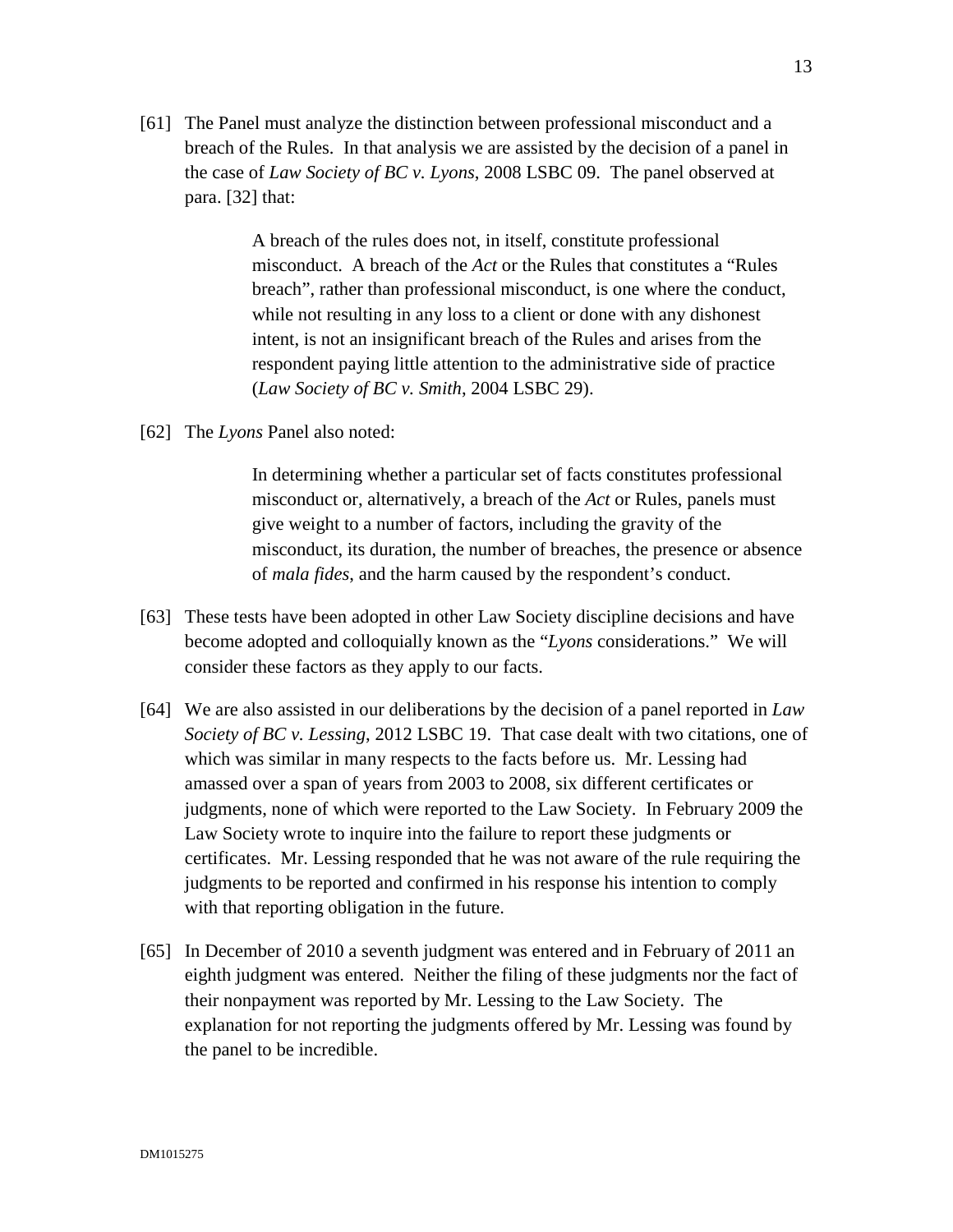- [66] Mr. Lessing was found to be guilty of a breach of the rules for judgments 1 through 6 and was found to have professionally misconducted himself in respect of judgments 7 and 8. The panel found Mr. Lessing's knowledge of the rule to be the distinguishing characteristic and his unacceptable explanation for his neglect or refusal to report the judgments, at a time when he was clearly aware of the requirement, allowed the panel to find *mala fides* and professional misconduct.
- [67] We accept and adopt the wisdom exhibited by the *Lessing* panel in its analysis of the situation where a deliberate breach of the judgment reporting rule is made out.
- [68] There is no description in the *Lessing* reasons of the general state of his financial affairs or the financial state of his practice.
- [69] Our application of the *Lyons* considerations to the facts of this case reveals the following analysis, which is in some ways different from the considerations described in our Initial Reasons.
- [70] The duration of these Rule breaches varies for each of the four allegations in the citation upon which a breach of the Rules has either been admitted or determined by this Panel. The issuance of the CRA certificates and, in the case of citation subparagraph (h), the issuance of the Supreme Court certificate, were never reported. The duration of the breaches is therefore in a range from a minimum of three years two months to four years six months in one instance.
- [71] In our Initial Reasons we determined that the Respondent's argument to confine the duration of the Rule breach to the time-frame between knowledge and payment was not appropriate. We decided there that the obligation to report a judgment not satisfied within seven days is not relieved by payment. The primary focus of the Rule is to alert the Law Society of potential financial issues in the practice or private life of the lawyer, and the fact that the judgment or certificate has been paid does not answer any of the questions the Law Society may have in that respect.
- [72] Though it now appears to be subject to some debate, the argument advanced by the Law Society regarding the harm of non-reporting is the inability of the Law Society to properly fulfill its regulatory mandate. It is suggested that the report of an unsatisfied judgment will trigger a response by the Law Society. The financial interests of the clients of the judgment debtor should be considered.
- [73] The difficulty with the "duration" component of the *Lyons* considerations is that it must be considered in the context of the *mala fides* characteristic. That is, if there is no knowledge in a respondent that a Rule is being breached, and if there is no *mala fides* alleged and proven in that respect, then the duration of the Rule breach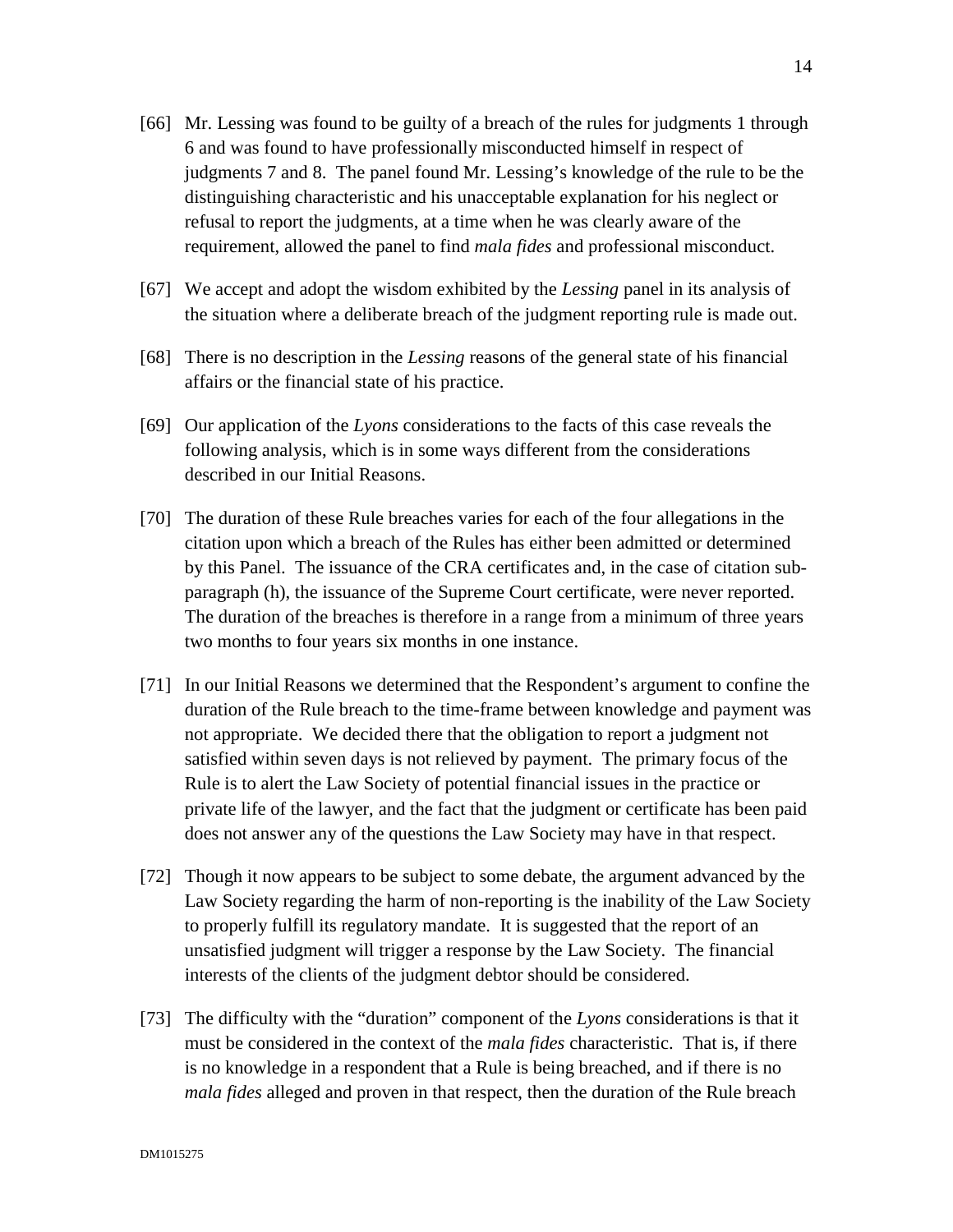must be a less significant characteristic since in the absence of knowledge, no amelioration of the offending behaviour can be anticipated. Only the duration of the rule breach after it is known to be that, is significant.

- [74] Similar considerations apply to the number or frequency of the breaches of the Rule. If the lawyer is not familiar with the Rule, and is not aware that the impugned conduct is a breach of a Rule, then the number of breaches becomes a less helpful guide to a finding of professional misconduct versus a finding of a breach of the Act or Rules.
- [75] Further *Lyons* considerations include the presence of *mala fides* and the harm caused by the absence of reports. The Respondent, with her steadfast maintenance of her lack of awareness of the application of the Rule 3-44 to CRA certificates, in the face of rigorous cross-examination, has convinced both discipline counsel and the Panel that she did not have any malevolent intentions with her non-reporting. There is no evidence of bad faith, and discipline counsel acknowledged as much in its final submission.
- [76] We find also that no harm was caused to clients of the Respondent from her failure to report these circumstances.
- [77] The Panel has carefully considered the argument urged upon us by discipline counsel. The argument has some appeal in the context of the financial circumstances of the Respondent. There can be no doubt that there was no normalcy exhibited in these financial circumstances. The chaos in the financial circumstances of the Respondent clearly represents a marked departure from a standard that the Law Society expects of its members. However, the state of the Respondent's financial circumstances over the years from 2000 until 2009 is not the subject of the citation before us. The citation charges a failure to report four separate certificates as required by Law Society Rule 3-44.
- [78] The Law Society argued that the array and duration of the financial difficulties facing the Respondent, when taken in the context of her prior history of an unreported judgment for which a citation had issued, placed the Respondent in a position of enhanced awareness. In her circumstances, with all that was going on in her financial world, the Law Society urged that it amounted to gross culpable neglect for her to not be completely up to date with her knowledge of all possible compliance obligations. It is a high bar that is advanced with that argument and one that we cannot adopt. We are satisfied that the Respondent was not aware of the requirement to report the certificates described in the four counts before us. In the absence of her knowledge of the obligation, there can be no finding of professional misconduct for her failure to comply.